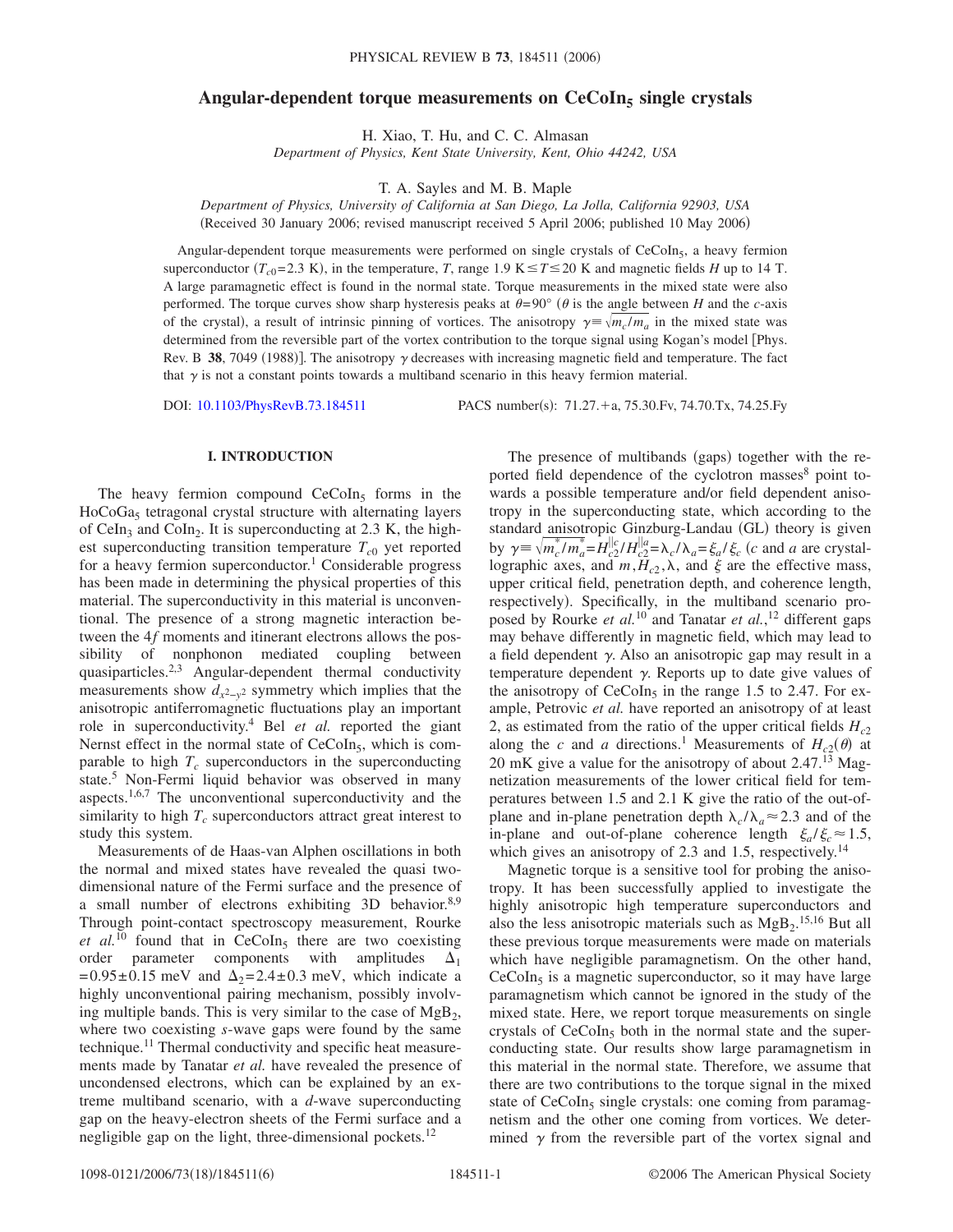found that  $\gamma$  is not a constant, instead, it is field and temperature dependent. This provides evidence that the picture in this unconventional superconductor is not a simple single band scenario, supporting the conclusions of Rourke *et al.*<sup>10</sup> and Tanatar *et al.*<sup>12</sup>

## **II. EXPERIMENTAL DETAILS**

High quality single crystals of  $CeCoIn<sub>5</sub>$  were grown using a flux method. The superconducting transition temperature *Tc*, defined as the value of *T* at zero resistivity, is 2.3 K. The surfaces of the single crystals were etched in concentrated HCl for several hours and then thoroughly rinsed in ethanol in order to remove the indium present on the surface. The mass of the single crystal for which the data are shown is 0.75 mg. Angular dependent measurements of the magnetic torque experienced by the sample of magnetic moment *M* in an applied magnetic field *H*, were performed over a temperature range 1.9 K $\leq T \leq 20$  K and applied magnetic field range  $0.1$  T $\leq$  *H* $\leq$  14 T using a piezoresistive torque magnetometer. In this technique, a piezoresistor measures the torsion, or twisting, of the torque lever about its symmetry axis as a result of the magnetic moment of the single crystal. The sample was rotated in the applied magnetic field between  $H \| c$ -axis ( $\theta = 0^{\circ}$ ) and  $H \| a$ -axis ( $\theta = 90^{\circ}$ ) and the torques  $\tau_{inc}$ and  $\tau_{\text{dec}}$  were measured as a function of increasing and decreasing angle, respectively, under various temperature-field conditions.

The contributions of the gravity and puck to the total torque signal were measured and subtracted from it. To measure the background torque due to gravity, we measured the torque signal at different temperatures in zero applied magnetic field with the sample mounted on the puck. The gravity torque is almost temperature independent and it is negligible at high applied magnetic fields. However, as the applied magnetic field decreases, the total torque signal becomes smaller and the effect of gravity becomes important, hence should be subtracted from the measured torque. To determine the contribution of the puck to the measured torque, we measured the torque without the single crystal on the puck at different magnetic fields and temperatures. The magnitude of the torque of the puck increases with increasing magnetic field. Also, the contribution of the puck to the measured torque is much larger than the contribution of the gravity. Therefore, the former contribution should always be subtracted from the total measured torque signal.

#### **III. RESULTS AND DISCUSSION**

Previous torque studies of  $Tl_2Ba_2CuO_{6+\delta}$  (Ref. 17) and  $MgB<sub>2</sub>$  (Refs. 15 and 16) systems have shown that the normal state torque coming from paramagnetism is small compared with the flux-vortex torque, therefore, one could neglect the former contribution to the total torque signal measured in the superconducting state. However, this is not the case for  $CeCoIn<sub>5</sub>$ , for which the paramagnetic torque signal in the normal state is comparable with the total torque signal measured in the superconducting state, as shown below. Hence, one needs to subtract the former signal from the latter one



FIG. 1. (Color online) Angular  $\theta$  dependence of the paramagnetic torque  $\tau_n$  measured in the normal state of CeCoIn<sub>5</sub> at different temperatures *T* and applied magnetic field *H* values. The solid lines are fits of the data with Eq. (1). Inset, sketch of the single crystal with the orientation of the magnetic field  $H$  and torque  $\tau$  with respect to the crystallographic axes.

in order to determine the torque due to vortices. This is similar to the case of the electron-doped high- $T_c$  cuprate Nd1−*x*Ce*x*CuO4, where a large paramagnetic contribution from Nd ions is discussed separately from a superconducting contribution.18 Therefore, we first discuss the field and temperature dependence of the magnetic torque in the normal state and show how we subtract this contribution from the measured torque in the mixed state, and then we return to the discussion of the torque signal in the mixed state and to the determination of the field and temperature dependence of the bulk anisotropy.

All the torque curves measured in the normal state, some of which are shown in Fig. 1, are perfectly sinusoidal and can be well fitted with

$$
\tau_p(T, H, \theta) = A(T, H)\sin 2\theta,\tag{1}
$$

where *A* is a temperature and field dependent fitting parameter. Indeed, note the excellent fit of the data of Fig. 1 with Eq. (1) (solid lines in the figure). The field dependence of *A*/*H* at 1.9, 6, 10, and 20 K is shown in Fig. 2. The solid lines are linear fits to the data, which show that *A*/*H* is linear in *H* with a negligible *y*-intercept and a slope which increases with decreasing *T*. So *A* is proportional to  $H^2$ , i.e.,

$$
A(T,H) = C(T)H^2,\t(2)
$$

with *C* a temperature dependent fitting parameter.

Next we show that the torque measured in the normal state and given by Eq.  $(1)$  is a result of the paramagnetism. Indeed, the torque of a sample of magnetic moment *M* placed in a magnetic field *H* is given by

$$
\vec{\tau}_p(T, H) = \vec{M} \times \vec{H}.
$$
 (3)

The resultant magnetic moment *M* can always be decomposed into a component parallel  $M_{\parallel}$  and one perpendicular  $M_{\perp}$  to the *ab*-plane of the single crystal. With the magnetic field  $H$  making an angle  $\theta$  with the *c*-axis of the single crystal, Eq. (3) becomes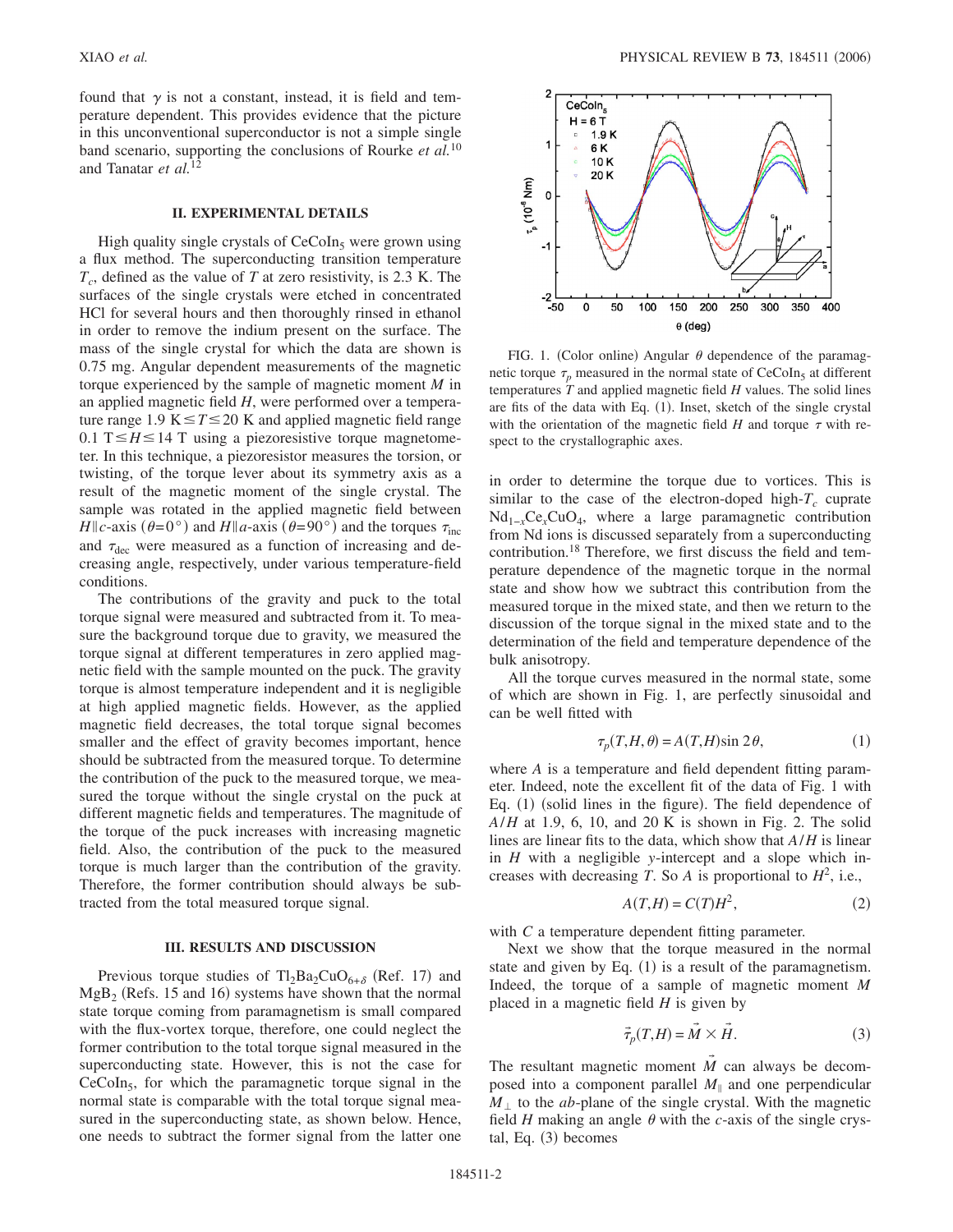

FIG. 2. (Color online) Field *H* dependence of  $A/H$ , where *A* is the fitting parameter in Eq. (1). The solid lines are linear fits of the data.

$$
\vec{\tau}_p(T, H, \theta) = (M_{\parallel}H \cos \theta - M_{\perp}H \sin \theta)\hat{k}.
$$
 (4)

On the other hand, the experimental relationship of the torque, given by Eq. (1) with the fitting parameter *A* given by Eq. (2), becomes

$$
\tau_p(T, H, \theta) = A(T, H)\sin 2\theta = 2C(T)H^2 \sin \theta \cos \theta.
$$
 (5)

Therefore, with  $C \equiv (C_1 - C_2)/2$ , Eqs. (4) and (5) give

$$
M_{\parallel} = C_1 H \sin \theta \equiv \chi_a H_{\parallel},
$$

where  $C_1 \equiv \chi_a$ , the *a*-axis susceptibility, and

$$
M_{\perp} = C_2 H \cos \theta \equiv \chi_c H_{\perp}, \tag{6}
$$

where  $C_2 \equiv \chi_c$ , the *c*-axis susceptibility. This shows that the torque measured experimentally is of the form

$$
\tau_p(T, H, \theta) = \frac{\chi_a - \chi_c}{2} H^2 \sin 2\theta.
$$
 (7)

The fact that  $A/H = (\chi_a - \chi_c)H/2 \equiv (M_{\parallel} - M_{\perp})/2$  [see Eqs. (5) and  $(7)$ ] shows that  $A/H$  plotted in Fig. 2 reflects the anisotropy of the magnetic moments along the two crystallographic directions, *a* and *c*, while its linear field dependence shows that the magnetic moments are linear in *H*, hence the susceptibilities along these two directions are field independent. The temperature dependence of the magnetic moments is given by the temperature dependence of the parameter *C*. Therefore, Eq. (7) shows that the *T*, *H*, and  $\theta$  dependences of the torque measured in the normal state of  $CeCoIn<sub>5</sub>$  reflect its paramagnetism and the anisotropy of its susceptibility  $\Delta \chi$  $\equiv \chi_a - \chi_c$  along the *a* and *c* directions.

To further check the consistency of the data and to precisely determine the paramagnetic value of the torque, we also measured the magnetic moment *M* of the same single crystal of  $CeCoIn<sub>5</sub>$  using a superconducting quantum interference device (SQUID) magnetometer. The magnetic moments measured at 4, 6, 10, 15, and 20 K are plotted in the main panel of Fig. 3 as a function of the applied magnetic field for both  $H||c$ -axis  $(\theta=0^{\circ})$  and  $H||a$ -axis  $(\theta=90^{\circ})$ . The



FIG. 3. Plot of the magnetic moment *M* vs applied magnetic field *H*, with  $H \| c$ -axis (solid symbols) and  $H \| a$ -axis (open symbols), measured at 4, 6, 10, 15, and 20 K. Inset, susceptibility  $\chi$  vs temperature *T*, measured with  $H||c$ -axis and  $H||a$ -axis.

magnetic moments for both field orientations are linear in *H* with  $M_{\parallel} < M_{\perp}$  for all temperatures measured, consistent with the torque data of Fig. 2 and with Eq. (6). Note that the units for the magnetic moments of Figs. 2 and 3 are different. We change the units and compare the results of the two types of measurements. For example, the torque measured at 6 K and 5 T gives  $A/H = -1.42 \times 10^{-7}$  A m<sup>-1</sup>. Since  $A/H = (M_{\parallel})$  $-M_{\perp}$ )/2,  $\Delta M \equiv M_{\parallel} - M_{\perp} = -2.84 \times 10^{-7}$  A m<sup>-1</sup>. The SQUID measurements give at the same temperature and applied magnetic field  $M_{\perp} = 7.2 \times 10^{-4}$  emu= $7.2 \times 10^{-7}$  A m<sup>-1</sup> and  $M_{\parallel}$ =4.2 × 10<sup>-4</sup> emu= 4.2 × 10<sup>-7</sup> A m<sup>-1</sup>; hence, an anisotropy  $\Delta M = -3.03 \times 10^{-7}$  A m<sup>-1</sup>. Therefore, the values of the magnetic moments obtained in the two types of measurements are within 5% of each other, an error well within our experimental error.

The inset to Fig. 3 is a plot of the susceptibilities along the two directions, calculated from the slopes of  $M(H)$  of Fig. 3. Clearly  $\chi(T)$  shows anisotropy with respect to the field orientation. Note that the susceptibilities for both directions increase with decreasing temperature. The continuous increase of  $\chi(T)$  in the investigated temperature range may be related with the non-Fermi liquid behavior due to the proximity to the quantum critical field.  $^{19}$  These values of  $\chi_c$  and  $\chi_a$  are consistent with the ones reported by other groups.<sup>7</sup>

The above study of the magnetic torque in the normal state has shown that the contribution of paramagnetism to the torque signal is very large, it has a quadratic *H* dependence, and also a  $T$  dependence [see Eqs.  $(1)$  and  $(2)$ ]. Therefore, to extract the vortex torque in the mixed state, one needs to account for this paramagnetic contribution and subtract the two background contributions from the measured torque. The gravity and puck contributions to the measured torque were determined and subtracted as explained in the Experimental details section. The resultant torque includes the paramagnetic  $\tau_n$  and the vortex  $\tau_n$  contributions and is plotted in the inset to Fig. 4. We need to mention here that the vortex and paramagnetic torque contributions have opposite signs since the magnetic moment representing the vortex torque is diamagnetic.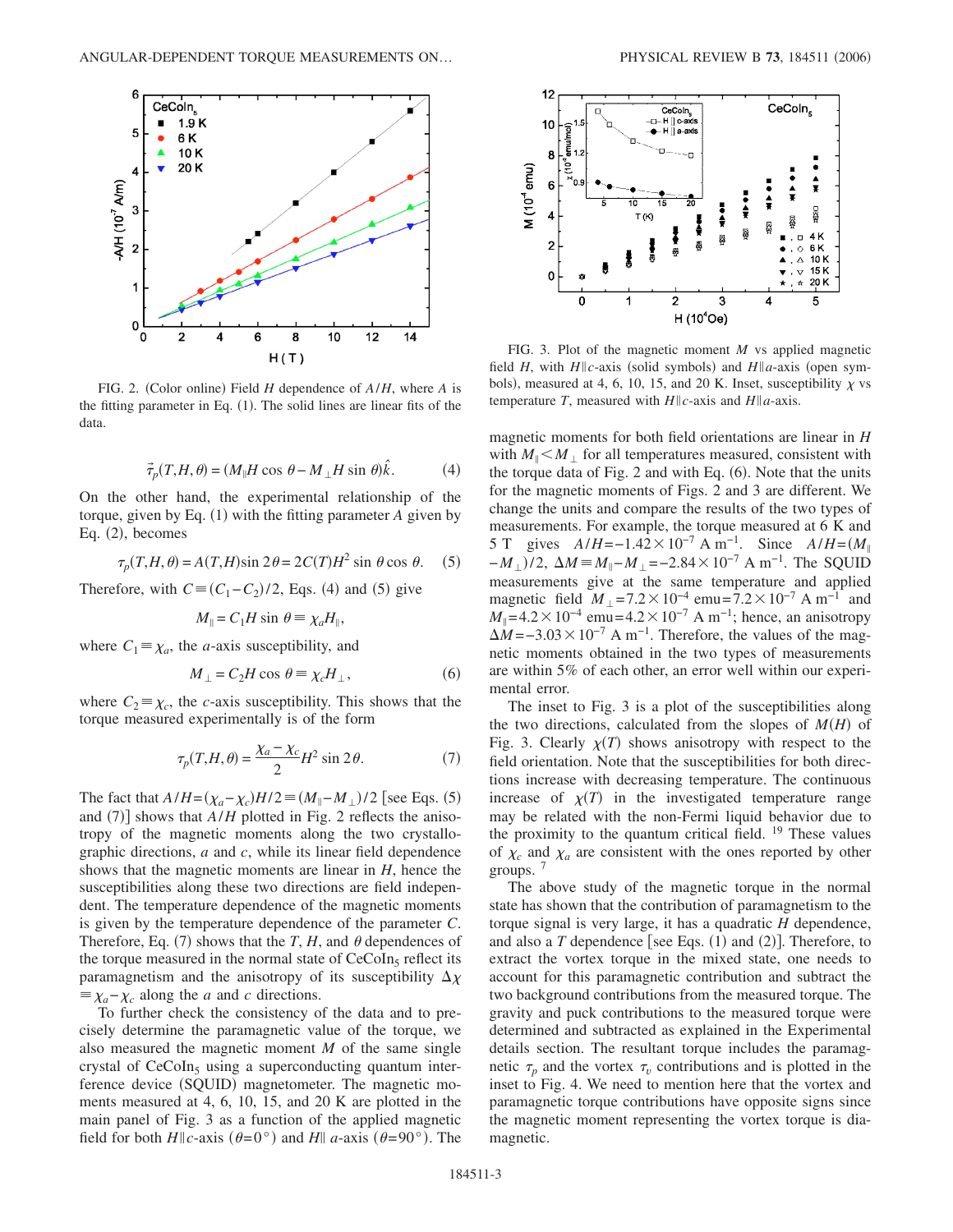

FIG. 4. (Color online) Angular  $\theta$  dependence of the reversible torque  $\tau_{\text{rev}}$ , measured in the mixed state of CeCoIn<sub>5</sub> at a temperature *T* of 1.9 K and an applied magnetic field *H* of 0.3 T. The solid line is a fit of the data with Eq. (9). Inset,  $\theta$  dependence of the hysteretic torque  $\tau$ , measured in increasing and decreasing angle at the same *T* and *H*.

The inset to Fig. 4 is the angular-dependent torque measured in the mixed state at 1.9 K and 0.3 T in increasing and decreasing angles. Again, this torque includes  $\tau_n$  and  $\tau_n$ . Note that  $\tau(\theta)$  displays hysteresis. This hysteretic behavior is similar to the behavior in high  $T_c$  superconductors and is a result of intrinsic pinning.<sup>20</sup> The reversible component of the torque is determined as the average of the torques measured in increasing and decreasing angle; i.e.,

$$
\tau_{\text{rev}} = (\tau_{\text{dec}} + \tau_{\text{inc}})/2. \tag{8}
$$

A plot of  $\tau_{rev}(\theta)$ , obtained from  $\tau_{inc}(\theta)$  and  $\tau_{dec}(\theta)$  data is shown in the main panel of Fig. 4. The reversible component of the torque reflects equilibrium states, hence it allows the determination of thermodynamic parameters. In the threedimensional anisotropic London model in the mixed state, the vortex torque  $\tau_v$  is given by Kogan's model.<sup>21</sup> We assume that the paramagnetic contribution in the mixed state is given by Eq. (1). Therefore,

$$
\tau_{\text{rev}}(\theta) = \tau_p + \tau_v
$$
  
=  $a \sin 2\theta + \frac{\phi_0 HV}{16\pi\mu_0 \lambda_{ab}^2} \frac{\gamma^2 - 1}{\gamma} \frac{\sin 2\theta}{\epsilon(\theta)} \ln\left(\frac{\gamma \eta H_{c2}^{||c}}{H\epsilon(\theta)}\right),$  (9)

where *a* is a fitting parameter, *V* is the volume of the sample,  $\mu_0$  is the vacuum permeability,  $\lambda_{ab}$  is the penetration depth in the *ab*-plane,  $\gamma = \sqrt{m_c / m_a}$ ,  $\epsilon(\theta) = (\sin^2 \theta + \gamma^2 \cos^2 \theta)^{1/2}$ ,  $\eta$  is a numerical parameter of the order of unity, and  $H_{\lvert c^2}^{\rvert\lvert c}$  is the upper critical field parallel to the *c*-axis  $[H_{c2}^{||\dot{c}}(1.9 \text{ K})]$ = 2.35 T]. We define  $\beta = \phi_0 H V / (16 \pi \mu_0 \lambda_{ab}^2)$ .

To obtain the field dependence of the anisotropy  $\gamma$ , we fit the torque data with Eq. (9), with *a*,  $\beta$ , and  $\gamma$  as three fitting parameters. The solid line in the main panel of Fig. 4 is the fitting result for  $T = 1.9$  K and  $H = 0.3$  T. We need to mention here that the value of the fitting parameter *a* is 20% smaller than what we would expect from the extrapolation of the normal state paramagnetic torque data. Also, *a* has an *H*



FIG. 5. Magnetic field  $H$  dependence of the fitting parameter  $\beta$ . The solid line is a guide to the eye. Inset, enlarged plot of the low field region of the data in the main panel.

dependence with an exponent of 2.3 instead of 2. So, either there is extra contribution from other physics which has a weak field dependence, in addition to the paramagnetism contribution, or maybe the paramagnetic contribution becomes smaller in the mixed state of CeCoIn<sub>5</sub>. Further experiments are needed to clarify this issue.

Figure 5 is a plot of the field dependence of  $\beta$ . The Inset is an enlarged plot of the low field region. Note that  $\beta$  displays linear behavior up to a certain field with no *y*-intercept, then it deviates from linearity at  $H \approx 0.5$  T, and it increases fast in the high field region. Since, on the one hand  $\lambda$  should be field independent, and on the other hand, Eq. (9) is valid only for applied magnetic fields much smaller than the upper critical field, i.e.,  $H \le H_{c2}(T)$  for a given temperature, we assume that  $0.5$  T, the field at which  $\beta$ (*H*) deviates from linearity, is the cutoff field  $H_{\text{cut}}$  for the applicability of the above theory. The slope of  $\beta$ (*H*) in the linear *H* regime gives  $\lambda(T=1.9 \text{ K}) = 787 \text{ nm}$ . This value is larger than previous reports, which give  $\lambda_{ab} = 600$  nm from measurements using a tunnel diode oscillator <sup>22</sup> and  $\lambda_{ab}$ = 330 nm from magnetization measurements.14

Next, we fix  $\lambda$  to the three values given above and fit the  $\tau_{\rm rev}(\theta)$  data with only two fitting parameters, *a* and  $\gamma$ . The resultant field dependence of  $\gamma$  is shown in Fig. 6 for the different  $\lambda$  values. The parameter  $\gamma$  is first decreasing with increasing  $H$ , reaches a minimum at  $H=0.5$  T, and then increases with further increasing field. As mentioned above, the cutoff field is 0.5 T. The data for  $H > H<sub>cut</sub>$  are not reliable due to the failure of Kogan's theory in this *H* region. So we conclude that the anisotropy  $\gamma$  decreases with increasing field. We note that this field dependence of  $\gamma$  in CeCoIn<sub>5</sub> is opposite with the one for  $MgB_2$ ,<sup>16</sup> in which  $\gamma$  increases with increasing field. We found that the value of  $\gamma$  is very sensitive to the value of  $\lambda$ , i.e., the larger the value of  $\lambda$ , the larger the value of  $\gamma$ , with no effect however on its *H* dependence.

To study the temperature dependence of  $\gamma$ , we performed torque measurements in the mixed state at 1.9 K, 1.95, 2.00 K in an applied magnetic field of 0.3 T, and determined  $\gamma$  from Eq. (9). Figure 7 is a composite plot of the temperature dependence of the anisotropy. The squares give  $\gamma(T)$ determined from torque measurements as discussed above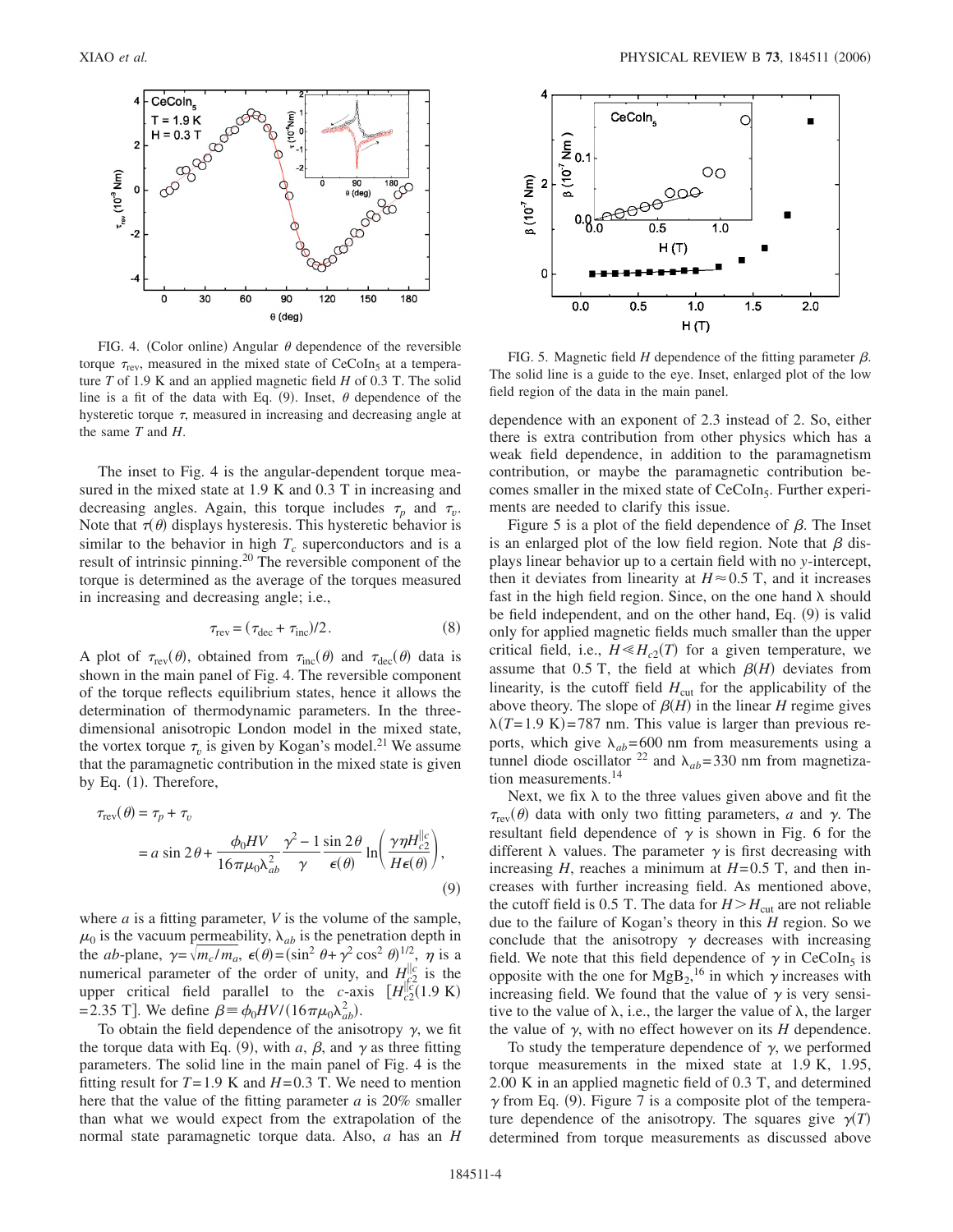

FIG. 6. (Color online) Field  $H$  dependence of the anisotropy  $\gamma$ measured at 1.9 K.

[with  $\lambda$  (1.9 K)=600 nm,  $\lambda$  (1.95 K)=670 nm, and  $\lambda$  $(2 K)=740$  nm taken from Ref. 25, the solid circles give  $\gamma(T)$  calculated from the ratio of  $H_{c2}^{||c} / H_{c2}^{||a}$  taken from previous reports,<sup>23</sup> while the triangles give  $\gamma(T)$  determined from  $\sqrt{\rho_c(T)/\rho_a(T)}$  measured in zero field [see  $\rho_c(T)$  and  $\rho_a(T)$  in inset to Fig. 7. Note that the overall trend is a decrease of the anisotropy with increasing *T*, with a stronger dependence around  $T_c$ (0.3 T)=2.23 K. The values of  $\gamma$  obtained from torque measurements are well within the range previously reported. The fact that the anisotropy depends both on temperature and magnetic field could explain its relatively wide range of values reported in the literature.

The field and temperature dependence of the anisotropy implies the breakdown of the standard anisotropic GL theory, which assumes a single band anisotropic system with a temperature and field independent effective-mass anisotropy. In fact, a temperature and field dependent anisotropy was previously observed in  $NbSe_2$ ,<sup>24</sup> LuNi<sub>2</sub>B<sub>2</sub>C,<sup>25</sup> and MgB<sub>2</sub>,<sup>16,26</sup> the latter one having a value of  $\gamma$  similar with CeCoIn<sub>5</sub>. Very recently, Fletcher *et al.* reported measurements of the temperature-dependent anisotropies ( $\gamma_{\lambda}$  and  $\gamma_{\xi}$ ) of both the London penetration depth  $\lambda$  and the upper critical field of  $MgB_2$ <sup>27</sup> Their main result is that the anisotropies of the penetration depth and  $H_{c2}$  in MgB<sub>2</sub> have opposite temperature dependences, but close to  $T_c$  they tend to a common value (see Fig. 4 of Ref. 27). This result confirms nicely the theoretical calculation of anisotropy based on a two-gap scenario.<sup>28</sup> So, the temperature dependence of  $\gamma$  in CeCoIn<sub>5</sub> and  $MgB<sub>2</sub>$  could have a similar origin. The field dependence of  $\gamma$  could also be related with a multiband structure. In this scenario, the response to an applied magnetic field may be different in the case of the *d*-wave superconducting gap on the heavy-electron sheets of the Fermi surface and the negligible gap on the light, three-dimensional pockets.



FIG. 7. (Color online) Composite plot of the temperature T dependence of the anisotropy  $\gamma$ . The circles show the results obtained from the upper critical field data (Ref. 26), the triangles are obtained from the resistivity data shown in the inset of this figure, and the squares are from the present torque data measured in an applied magnetic field of 0.3 T. Inset, *T* dependence of the in-plane  $\rho_a$  and out-of-plane  $\rho_c$  resistivities measured in zero field.

### **IV. SUMMARY**

Torque measurements were performed on  $CeCoIn<sub>5</sub>$  single crystals in both the superconducting and normal states. Two contributions to the torque signal in the mixed state were identified: one from paramagnetism and the other one from the vortices. The torque curves show sharp hysteresis peaks at  $\theta = 90^{\circ}$  ( $\theta$  is the angle between *H* and the *c*-axis of the crystal) when the measurements are done in clockwise and counterclockwise directions. This hysteresis is a result of the intrinsic pinning of vortices, a behavior very similar to high transition temperature cuprate superconductors. The temperature and magnetic field dependence of the anisotropy  $\gamma$ is obtained from the reversible part of the vortex torque. We find that  $\gamma$  decreases with increasing magnetic field and temperature. This result indicates the breakdown of the Ginzburg-Landau theory, which is based on a single band model and provides evidence for a multiband picture for  $CeCoIn<sub>5</sub>$ , which is highly possible due to its complex Fermi topology. $8,9$ 

### **ACKNOWLEDGMENTS**

The authors would like to thank Vladimir Kogan for fruitful discussions. This research was supported by the National Science Foundation under Grant No. DMR-0406471 at KSU and the US Department of Energy under Grant No. DE-FG02-04ER46105 at UCSD.